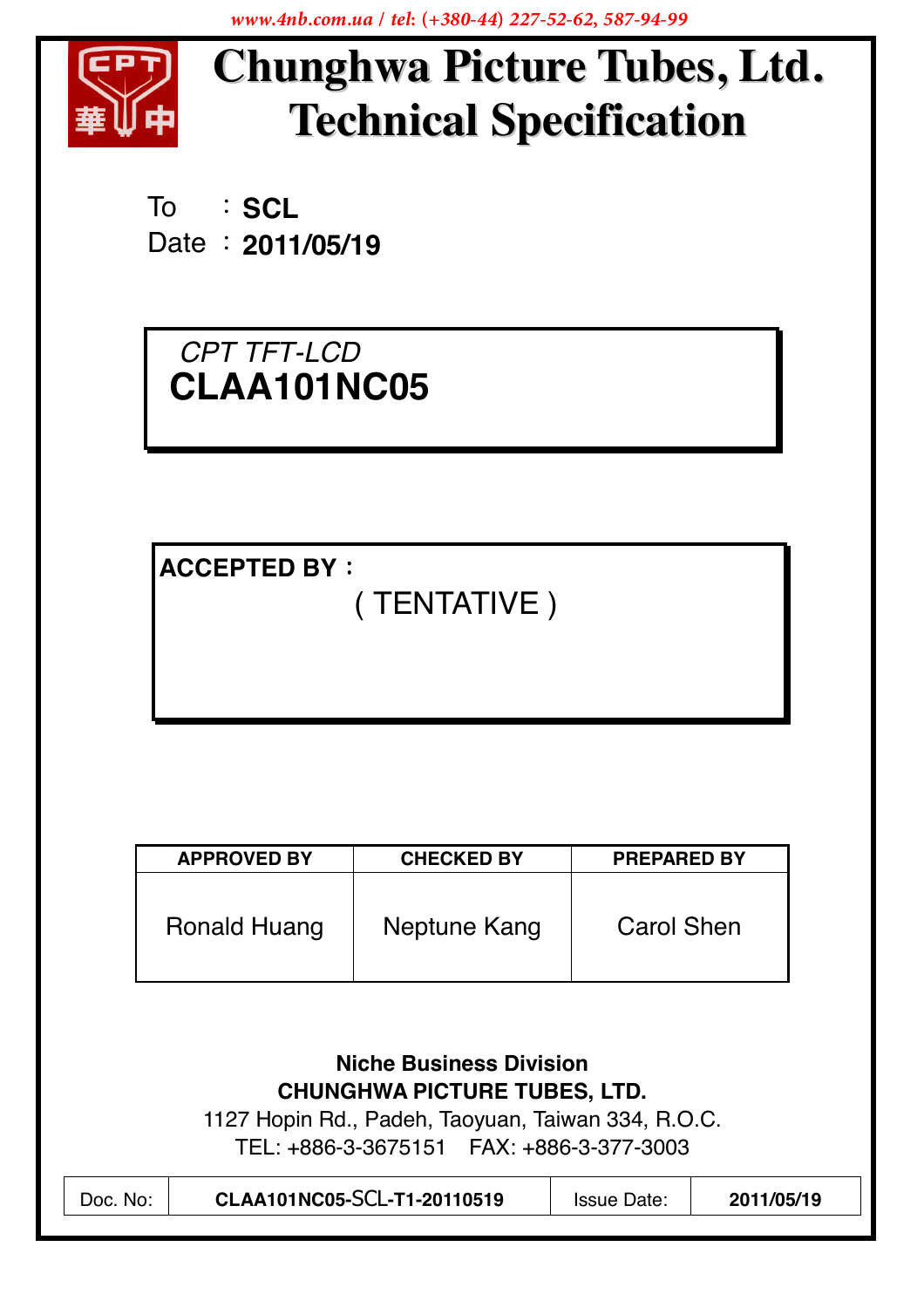## **Modification Record List**

| Revision<br>Notice | Description                      | Rev. Date  |
|--------------------|----------------------------------|------------|
| 1.0                | <b>First revision(Tentative)</b> | 2011/05/19 |
|                    |                                  |            |
|                    |                                  |            |
|                    |                                  |            |
|                    |                                  |            |
|                    |                                  |            |
|                    |                                  |            |
|                    |                                  |            |
|                    |                                  |            |
|                    |                                  |            |
|                    |                                  |            |
|                    |                                  |            |
|                    |                                  |            |
|                    |                                  |            |
|                    |                                  |            |
|                    |                                  |            |
|                    |                                  |            |
|                    |                                  |            |
|                    |                                  |            |
|                    |                                  |            |
|                    |                                  |            |
|                    |                                  |            |
|                    |                                  |            |
|                    |                                  |            |
|                    |                                  |            |
|                    |                                  |            |
|                    |                                  |            |
|                    |                                  |            |
|                    |                                  |            |
|                    |                                  |            |
|                    |                                  |            |
|                    |                                  |            |

**CPT**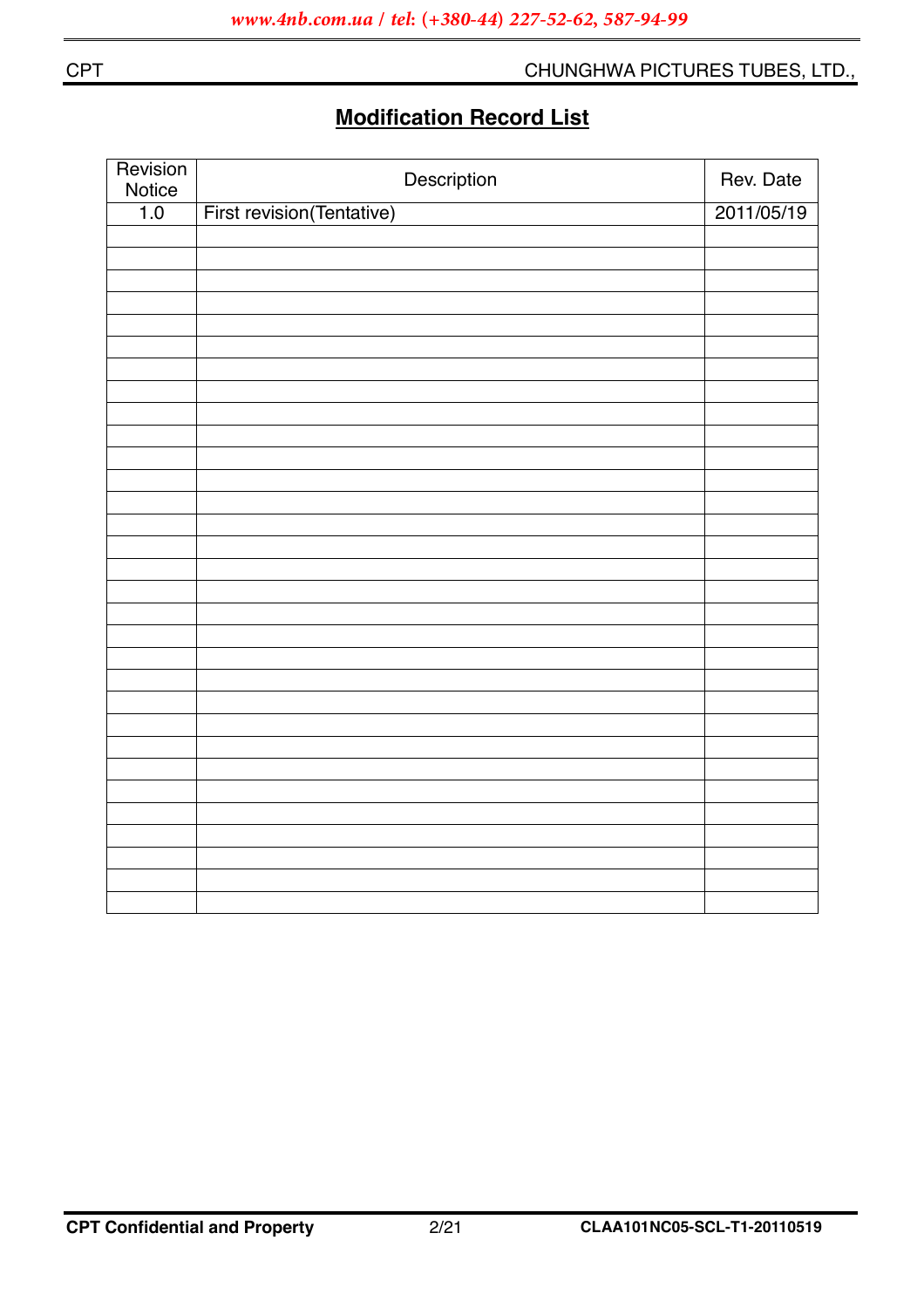## **Table of Content**

| NO.            | <b>Table of Content</b>            | Page |
|----------------|------------------------------------|------|
| 1              | <b>OVERVIEW</b>                    | 4    |
| 2              | <b>ABSOLUTE MAXIMUM RATINGS</b>    | 5    |
| 3              | ELECTRICAL CHARACTERISTICS         | 6    |
| 4              | CONNECTOR INTERFACE PIN & FUNCTION | 11   |
| 5              | <b>INTERFACE TIMING CHART</b>      | 12   |
| 6              | <b>BLOCK DIAGRAM</b>               | 14   |
| $\overline{7}$ | <b>MECHANICAL SPECIFICATION</b>    | 15   |
| 8              | <b>OPTICAL CHARACTERISTICS</b>     | 17   |
| 9              | RELIABILITY TEST CONDITIONS        | 20   |
|                |                                    |      |
|                |                                    |      |
|                |                                    |      |
|                |                                    |      |
|                |                                    |      |
|                |                                    |      |
|                |                                    |      |
|                |                                    |      |
|                |                                    |      |
|                |                                    |      |
|                |                                    |      |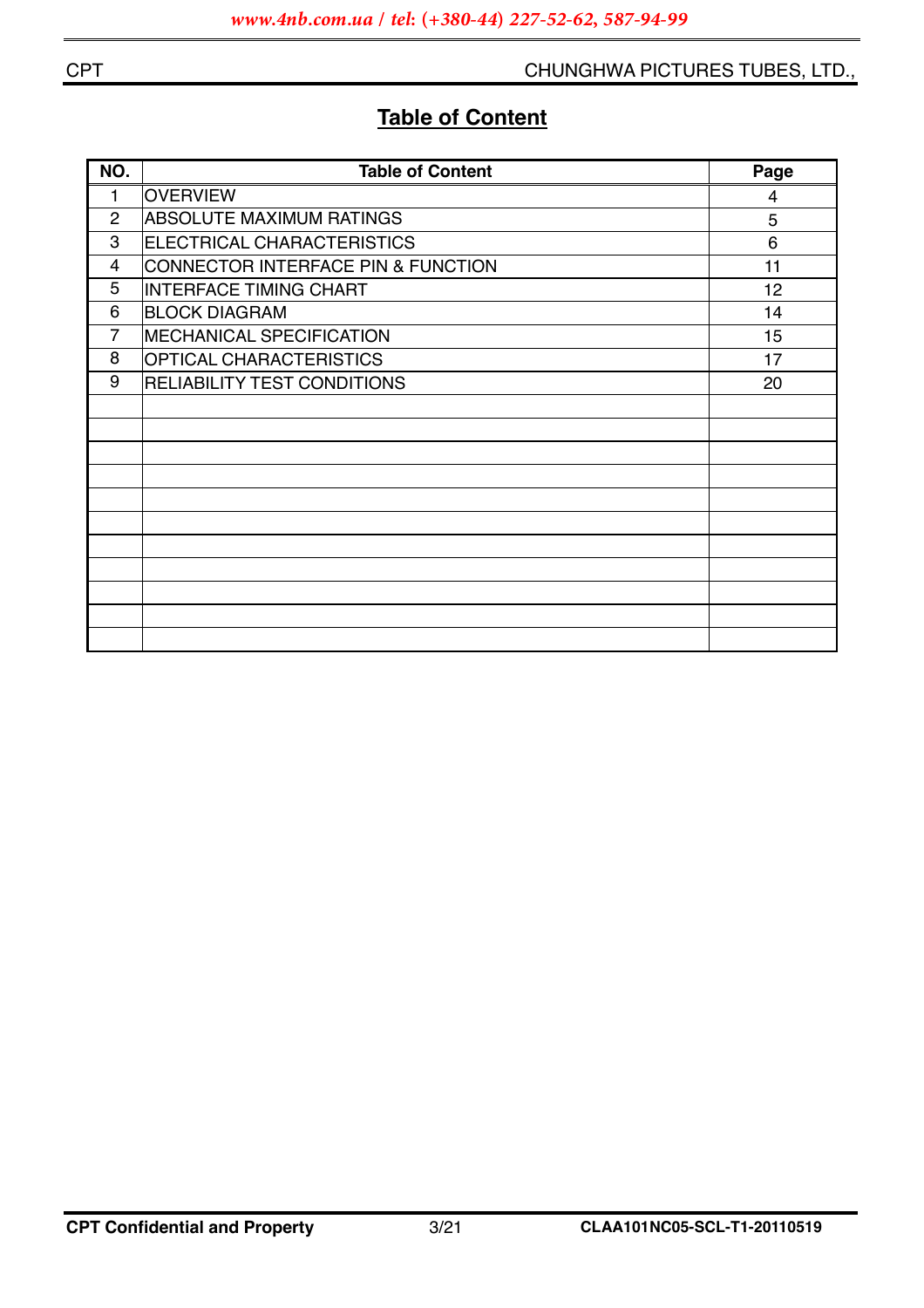#### **CPT**

#### CHUNGHWA PICTURES TUBES, LTD.,

## 1. OVERVIEW

CLAA101NC01 is 10.1" color TFT-LCD (Thin Film Transistor Liquid Crystal Display) module composed of LCD panel, LVDS driver ICs, control circuit and backlight. By applying 6 bit digital data, 1024×RGB (3) x600, 262K-color images are displayed on the 10.1" diagonal screen. general specifications are summarized in the following table :

| ITEM                           | <b>SPECIFICATION</b>                                                                     |
|--------------------------------|------------------------------------------------------------------------------------------|
| Display Area (mm)              | 222.72 (H)x125.28 (V) (10.1-inch diagonal)                                               |
| <b>Number of Pixels</b>        | 1024 x3(H) x600 (V)                                                                      |
| Pixel Pitch (mm)               | $0.2175$ (H) $\times$ 0.2088(V)                                                          |
| <b>Color Pixel Arrangement</b> | <b>RGB</b> vertical stripe                                                               |
| Display Mode                   | Normally white                                                                           |
| <b>Number of Colors</b>        | 262,144(6bits)(LVDS)                                                                     |
| Gamut                          | 42%(min)/45%(Typ)                                                                        |
| <b>Optimum Viewing Angle</b>   | 6 o'clock                                                                                |
| Response Time (ms)             | 20ms (Typ)                                                                               |
| <b>Surface Treatment</b>       | Anti Glare type, Hardness: 3H                                                            |
| <b>Viewing Angle</b>           | $40^{\circ} \cdot 40^{\circ}/15^{\circ} \cdot 30^{\circ}$ (Min)                          |
| Brightness (cd/m^2)            | 200 cd/m <sup>2</sup> (5point)/20 mA (Typ)<br>180 cd/m <sup>2</sup> (5point)/20 mA (Min) |
| Uniformity                     | 5point: 80 %(Min)                                                                        |
| Consumption of Power (W)       | $2.1W$ (Typ)                                                                             |
| Module Size (mm)               | 235.5(W)×143.5(H)×5.2(D) (Max)                                                           |
| Module Weight (g)              | 190 (max)                                                                                |

The LCD Products listed on this document are not suitable for use of aerospace equipment, submarine cable, and nuclear reactor control system and life support systems. If customers intend to use these LCD products for applications listed above or those not included in the "Standard" list as follows, please contact our sales in advance.

Standard: Computer, Office equipment, Communication equipment, Test and Measurement equipment, Machine tool, Industrial robot, Audio and Visual equipment, Other consumer products.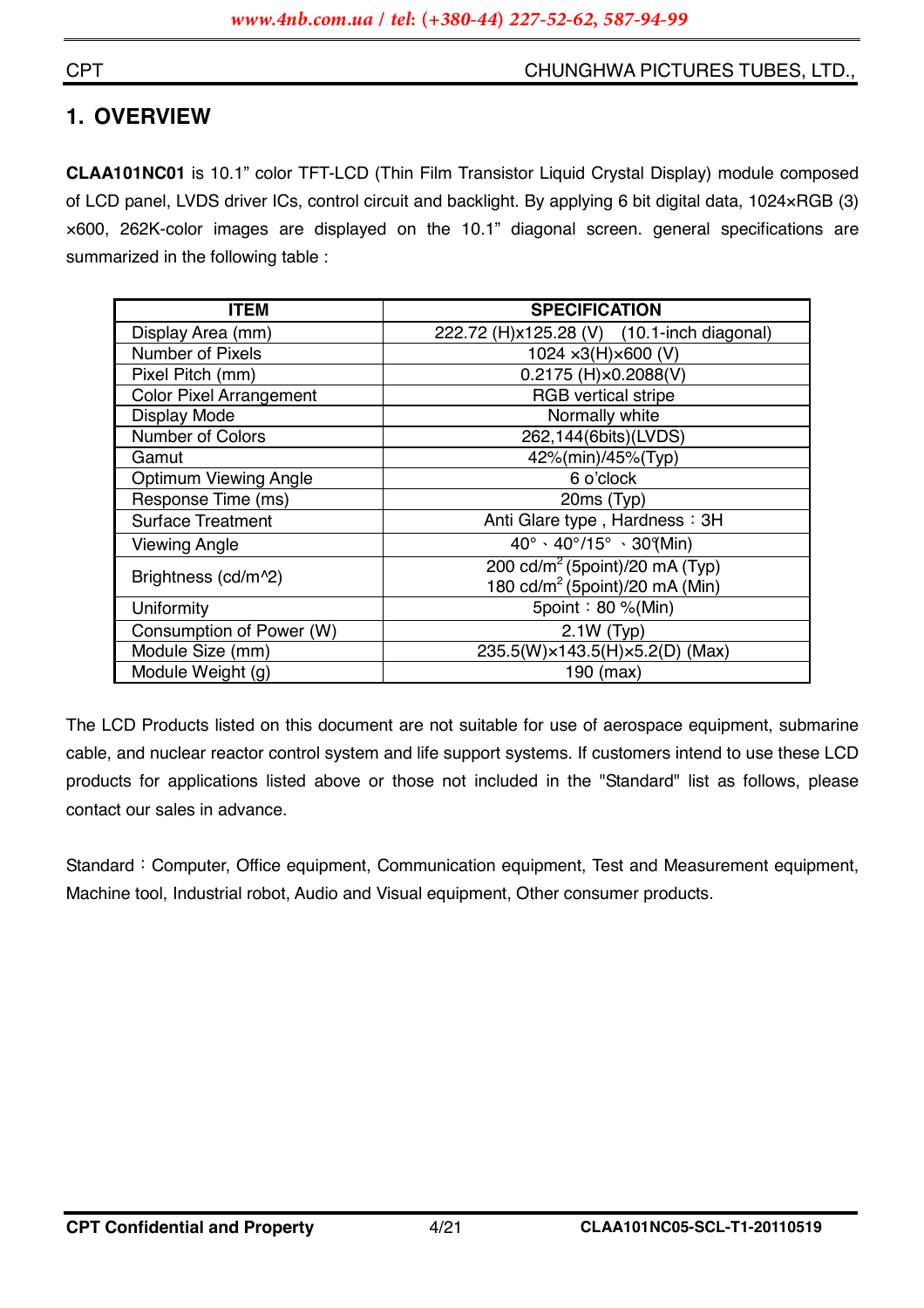## **2. ABSOLUTE MAXIMUM RATINGS**

The following are maximum value, which if exceeded, may cause faulty operation or damage to the unit.

| <b>ITEM</b>                  | <b>SYMBOL</b> | MIN.  | MAX. | <b>UNIT</b> | <b>NOTE</b>                 |
|------------------------------|---------------|-------|------|-------------|-----------------------------|
| <b>LCD Power Voltage</b>     | <b>VCC</b>    |       | 4.0  |             |                             |
| <b>Operation Temperature</b> | Top           |       | 50   | $\sim$      | $*1$ . $*2$ . $*3$ . $*4$ ) |
| Storage Temperature          | Tstg          | $-25$ | 65   | $\sim$      | $*1$ . $*2$ . $*3$          |

**[Note]** 

- \*1) The relative temperature and humidity range are as below sketch, 90%RH Max. (Ta $\leq$ 40°C)
- \*2) The maximum wet bulb temperature  $\leq$  39°C (Ta > 40°C) and without dewing.
- \*3) If product in environment which over the definition of the relative temperature and humidity out of range too long, it will affect visual of LCD.
- \*4) If you operate LCD in normal temperature range, the center surface of panel should be under 50°C.



**CPT**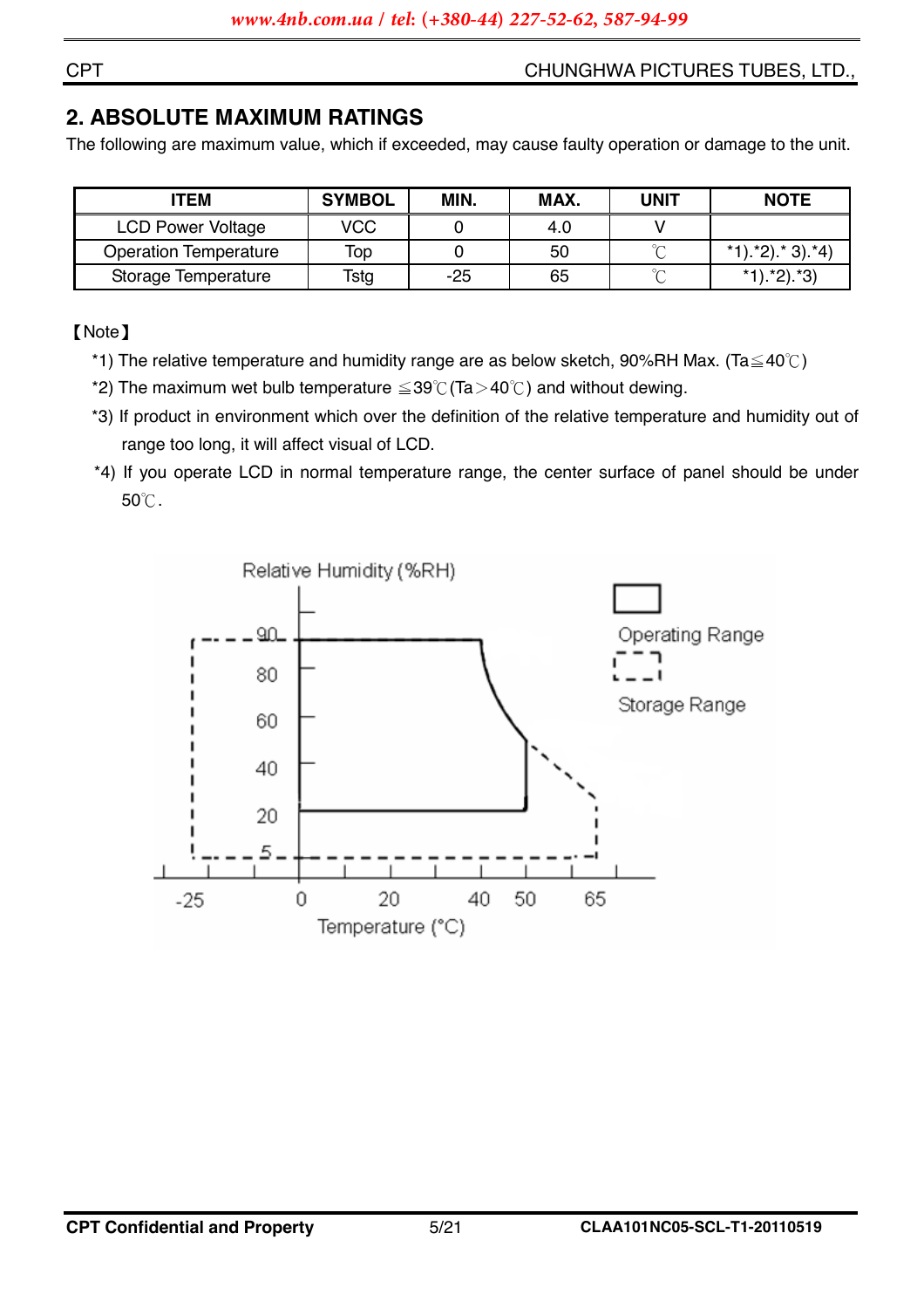## **3. ELECTRICAL CHARACTERISTICS**

## (A) TFT LCD

|                        | <b>ITEM</b>                      | <b>SYMBOL</b> | <b>MIN</b> | <b>TYP</b> | <b>MAX</b>                   | <b>UNIT</b> | <b>NOTE</b>  |
|------------------------|----------------------------------|---------------|------------|------------|------------------------------|-------------|--------------|
|                        | <b>LCD Power Voltage</b>         | <b>VCC</b>    | 3.0        | 3.3        | 3.6                          |             | $*1)$        |
|                        | <b>LCD Power Current</b>         | ICC           | (TBD)      | (TBD)      | (TBD)                        | mA          | $*2)$        |
|                        | <b>Rush Current</b>              | Irush         |            | ۰          | 2                            | A           | $*4)$        |
|                        | Common Voltage                   | <b>VCM</b>    | $VID$   /2 |            | $2.4 -$<br><b>VID</b><br>(2) |             | $*3)$        |
| Logic Input<br>Voltage | Differential Input<br>Voltage    | <b>VID</b>    | 100        |            | 600                          | mV          | $*3)$        |
| (LVDS:<br>$IN+, IN-)$  | Threshold<br>Voltage(HIGH)       | <b>VTH</b>    |            |            | 100                          | mV          | $*3)$        |
|                        | <b>Threshold</b><br>Voltage(LOW) | <b>VTL</b>    | $-100$     |            |                              | mV          | $VCM = 1.2V$ |

#### [Note]

\*1) Power Sequence:

| $0.50$ ms $\leq$ t1 $\leq$ 10 ms | 500 ms≤t4 |
|----------------------------------|-----------|
| 0.01 ms $\,<\,$ t2 $\leq$ 50 ms  | 200 ms≤t5 |
| 0.01 ms $\,<\,$ t3 $\leq$ 50 ms  | 200 ms≦t6 |



data: RGB DATA, DCLK, HD, VD, DENA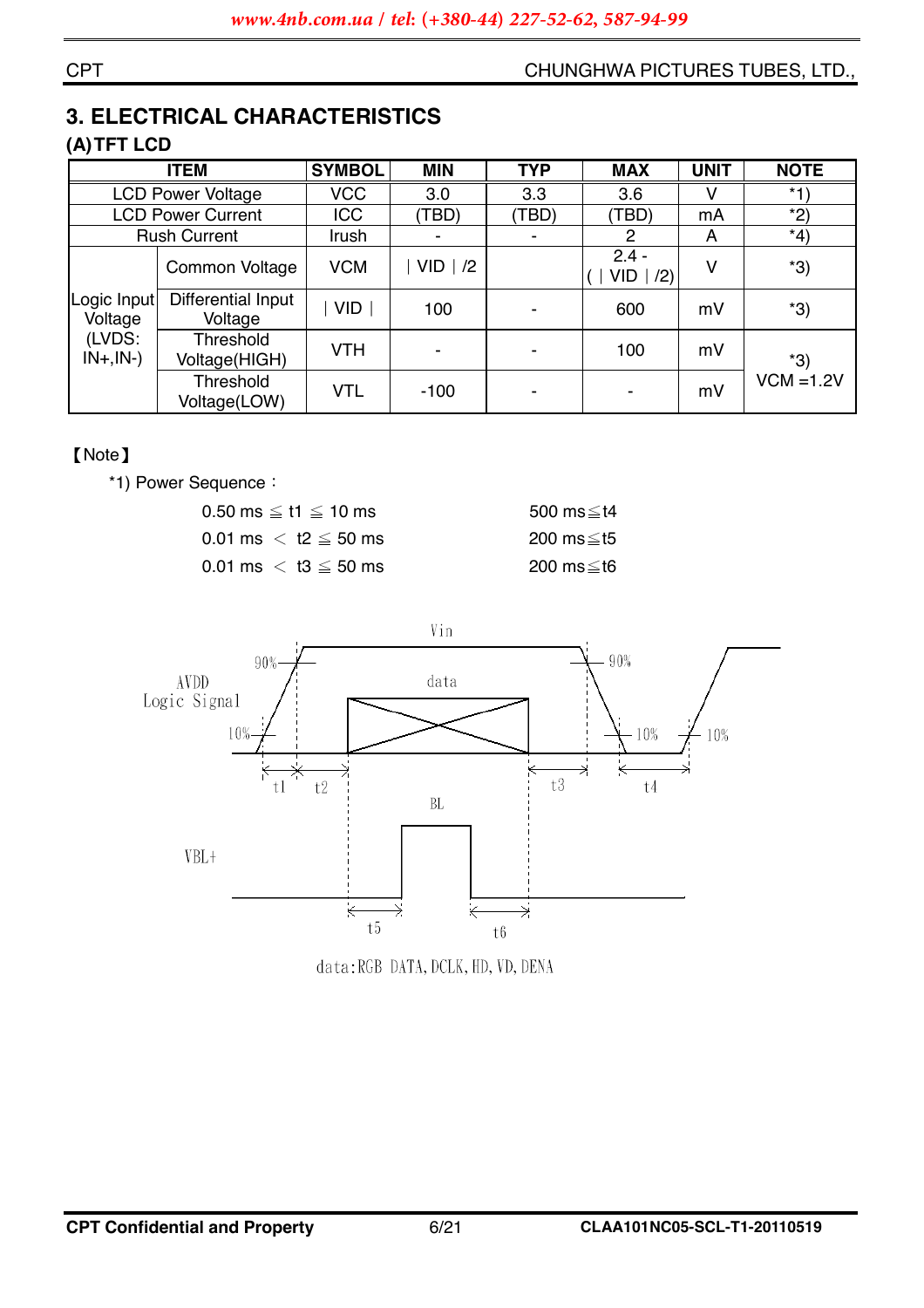VCC-dip state (1) when  $3.0V > \text{VCC} \geq 2.7V \cdot \text{td} \leq 10 \text{ ms}.$ (2) when VCC  $\langle$  2.7V  $\cdot$  VCC-dip condition should as the VCC-turn-off condition.



\*2) Typical value is Mosaic (32\*36 Checker board) Pattern: 768 line mode. Circuit condition (Typ): VCC=3.3 V  $\cdot$  f<sub>V</sub>=60 Hz  $\cdot$  f<sub>H</sub>=48.35 kHz  $\cdot$  f<sub>CLK</sub>=58.03 MHz.



Max value is Black Pattern : 768 line mode.

Circuit condition (Max): VDD=3.3 V  $\cdot$  f<sub>V</sub>=60 Hz  $\cdot$  f<sub>H</sub>=48.35 kHz  $\cdot$  f<sub>CLK</sub>=58.03 MHz.

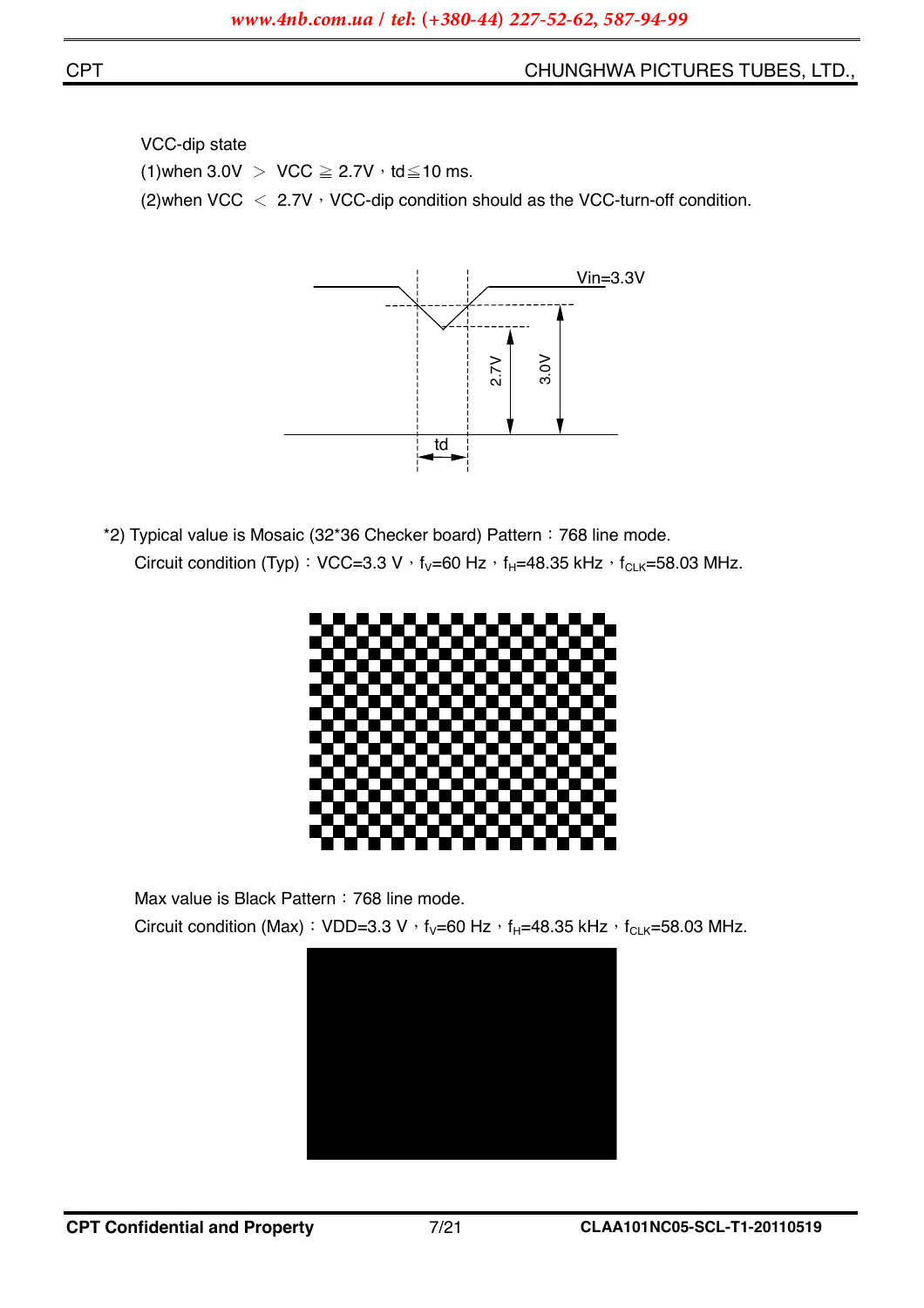$\overline{\uparrow}$   $\rm V_{TH^+}$ 

 $V_{TL^*}$ 

\*3) LVDS Signal Definite:



VIN+: Positive differential DATA & CLK Input

VIN-: Negative differential DATA & CLK Input

\*4) Irush measure condition



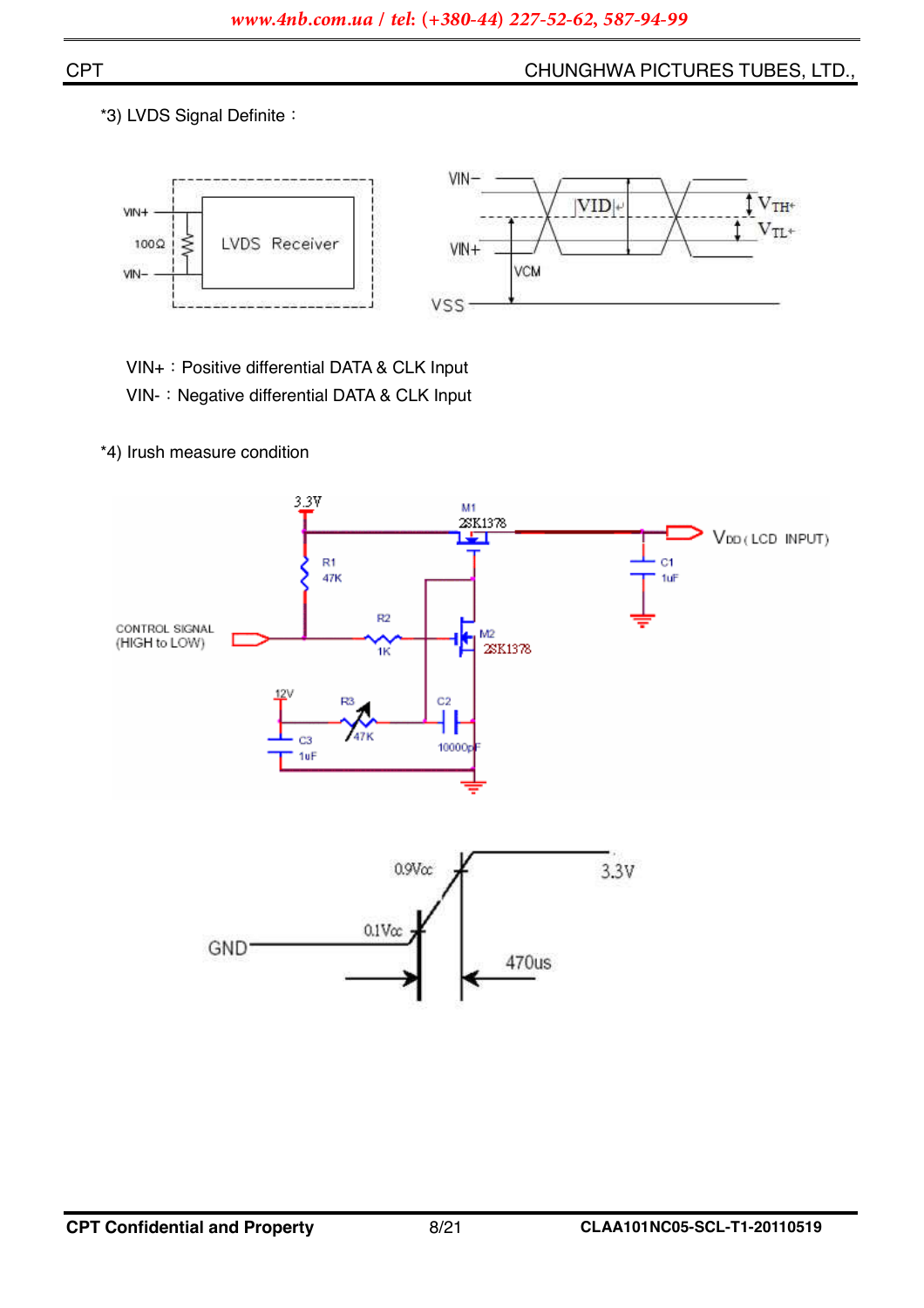#### **CPT**

## (B) BACK LIGHT

(a.) ELECTRICAL CHARACTERISTICS

|                                 |               |            |     |            |             | Ta=25 $°C$        |
|---------------------------------|---------------|------------|-----|------------|-------------|-------------------|
| <b>ITEM</b>                     | <b>SYMBOL</b> | <b>MIN</b> | TYP | <b>MAX</b> | <b>UNIT</b> | <b>NOTE</b>       |
| <b>LED Driver luput Voltage</b> | VBL+          | 5          |     | 19         |             |                   |
| <b>LED Driver Input Current</b> | IBL+          | -          |     | TBD        | mA          | $*1$              |
| <b>Forward Voltage</b>          | VF            | 3.0        | 3.2 | 3.5        |             | *2) $I_F = 20mA$  |
| <b>Forward Current</b>          | IF            | 18         | 20  | 22         | mA          | $*2)$             |
| Power consumption               | <b>PLED</b>   | ۰          | TBD | TBD        | W           | *2)*3) $I_F=20mA$ |
| <b>PWM Frequency</b>            | PWM_BL        | 180        | 200 | 1k         | Hz          |                   |
| Duty ratio                      | Dim           | 10         |     | 100        | $\%$        |                   |

#### (b.) LED LIFE - TIME

| <b>ITEM</b>               | <b>CONDITION</b>       | <b>MIN</b> | TVD | <b>MAX</b> | <b>UNIT</b> | <b>NOTE</b> |
|---------------------------|------------------------|------------|-----|------------|-------------|-------------|
| ∟ife <sup>¬</sup><br>Time | Ta=25℃<br>$I_F = 20mA$ | 5000       |     |            | hrs         | $*_{4}$     |

#### LED ON/OFF Sequence:  $(c.)$



| 10ms $\leq$ T1 | 0ms $\leq$ T3  |
|----------------|----------------|
| 10ms $\leq$ T2 | 10ms $\leq$ T4 |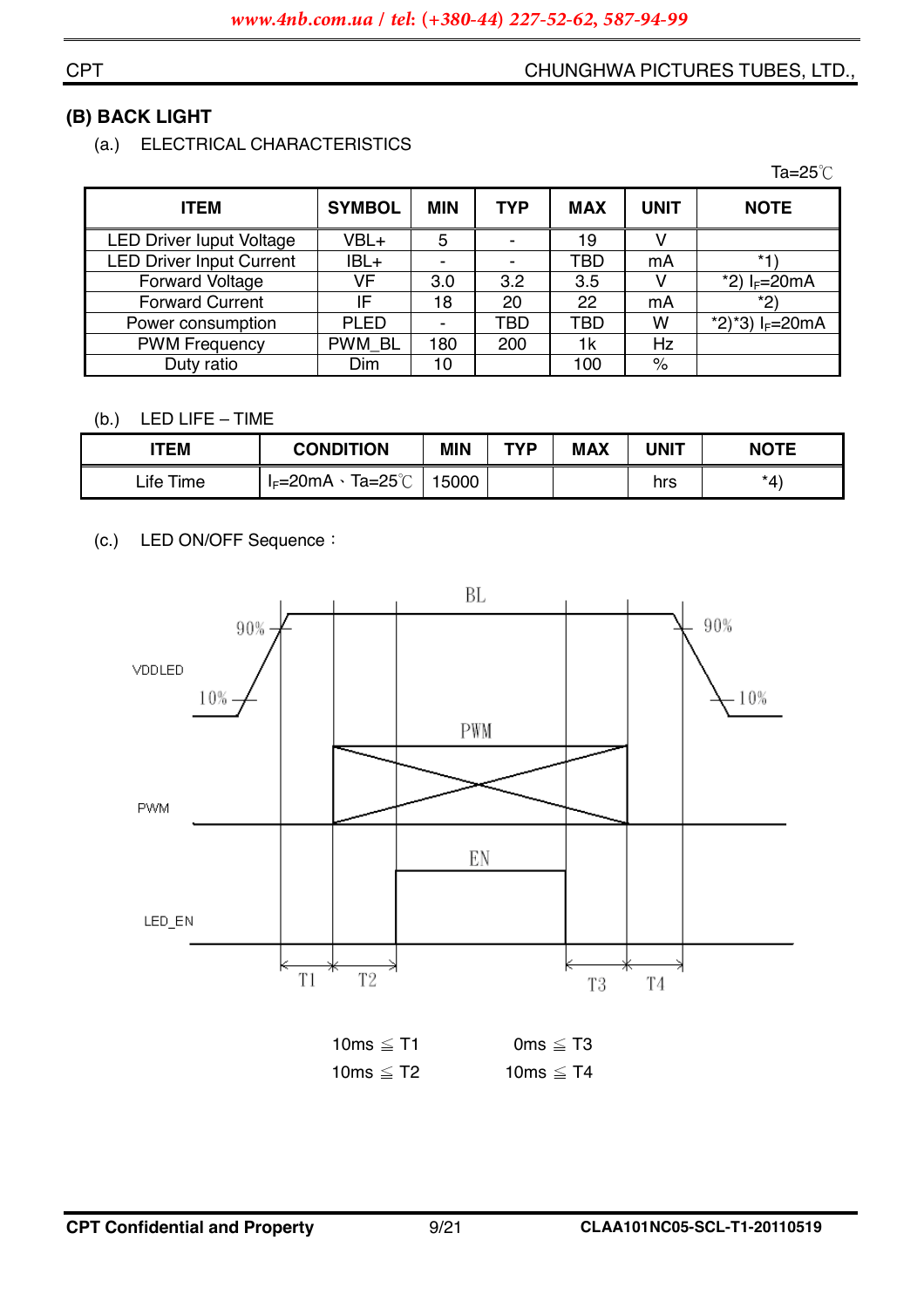\*1) Typical value  $\div$  VBL+ =12V  $\cdot$  Duty=100%  $\circ$ 

Max value ; VBL+=5V , Duty=100% 。

\*2) Measure method: a. LED current is measured by utilizing a current meter as show below. b. we set up system power input voltage at 12v to measurement PLED.



\*3) Calculator value for reference IF\*VF=PLED

\*4) Life time means that estimated time to 50% degradation of initial luminous intensity.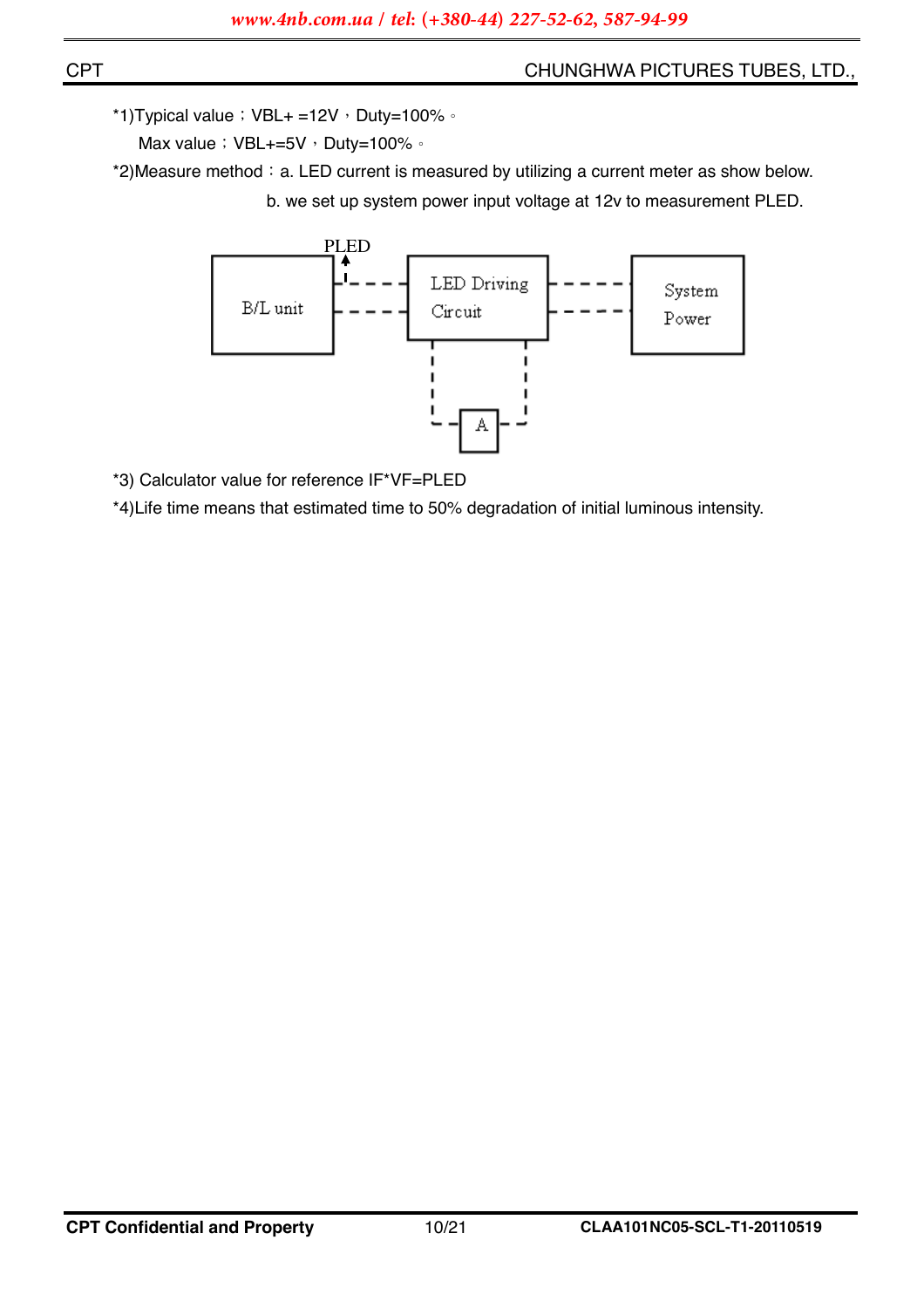## **4. Connector Interface PIN & Function**

### **CN (Interface signal)**

Connector type: CN1(Input signal) JAE\_HD1S04HA 1-R6000 / TYCO5-2069716-3 or compatible

| Pin No.        | <b>SYMBOL</b>    | <b>FUNCTION</b>                               |
|----------------|------------------|-----------------------------------------------|
| 1              | <b>NC</b>        | <b>NC</b>                                     |
| $\overline{2}$ | $V_{\rm CC}$     | +3.3V Power                                   |
| 3              | $V_{CC}$         | +3.3V Power                                   |
| $\overline{4}$ | V_EDID           | EDID 3.3V Power                               |
| 5              | <b>NC</b>        | <b>NC</b>                                     |
| 6              | <b>CLK EDID</b>  | <b>EDID Clock</b>                             |
| $\overline{7}$ | <b>DATA EDID</b> | <b>EDID Data</b>                              |
| 8              | RXINO-           | LVDS Signal(-)-channel 0                      |
| 9              | RXIN0+           | LVDS Signal(+)-channel 0                      |
| 10             | <b>GND</b>       | Ground                                        |
| 11             | RXIN1-           | LVDS Signal(-)-channel 1                      |
| 12             | $RXIN1+$         | LVDS Signal(+)-channel 1                      |
| 13             | <b>GND</b>       | Ground                                        |
| 14             | RXIN2-           | LVDS Signal(-)-channel 2                      |
| 15             | RXIN2+           | LVDS Signal(+)-channel 2                      |
| 16             | <b>GND</b>       | Ground                                        |
| 17             | <b>RXCLKIN-</b>  | LVDS Clock Signal(-)                          |
| 18             | RXCLKIN+         | LVDS Clock Signal(+)                          |
| 19             | <b>GND</b>       | Ground                                        |
| 20             | <b>NC</b>        | <b>NC</b>                                     |
| 21             | <b>NC</b>        | <b>NC</b>                                     |
| 22             | <b>GND</b>       | Ground                                        |
| 23             | <b>NC</b>        | <b>NC</b>                                     |
| 24             | <b>NC</b>        | <b>NC</b>                                     |
| 25             | <b>GND</b>       | Ground                                        |
| 26             | <b>NC</b>        | <b>NC</b>                                     |
| 27             | <b>NC</b>        | <b>NC</b>                                     |
| 28             | <b>GND</b>       | Ground                                        |
| 29             | <b>NC</b>        | <b>NC</b>                                     |
| 30             | <b>NC</b>        | <b>NC</b>                                     |
| 31             | <b>VSSLED</b>    | Ground - LED                                  |
| 32             | <b>VSSLED</b>    | Ground - LED                                  |
| 33             | <b>VSSLED</b>    | Ground - LED                                  |
| 34             | <b>NC</b>        | <b>NC</b>                                     |
| 35             | <b>PWM</b>       | System PWM Signal Input (+3.3V Swing)         |
| 36             | LED_EN           | LED enable pin (+3.3V Input)                  |
| 37             | <b>NC</b>        | NC(Please let it floating for CPT test only)  |
| 38             | $V_{LED}$        | Power Supply for LED( $V_{LED}$ =5V ~ 19V)    |
| 39             | $V_{LED}$        | Power Supply for LED( $V_{LED}$ =5V ~ 19V)    |
| 40             | $V_{LED}$        | Power Supply for $LED(V_{LED} = 5V \sim 19V)$ |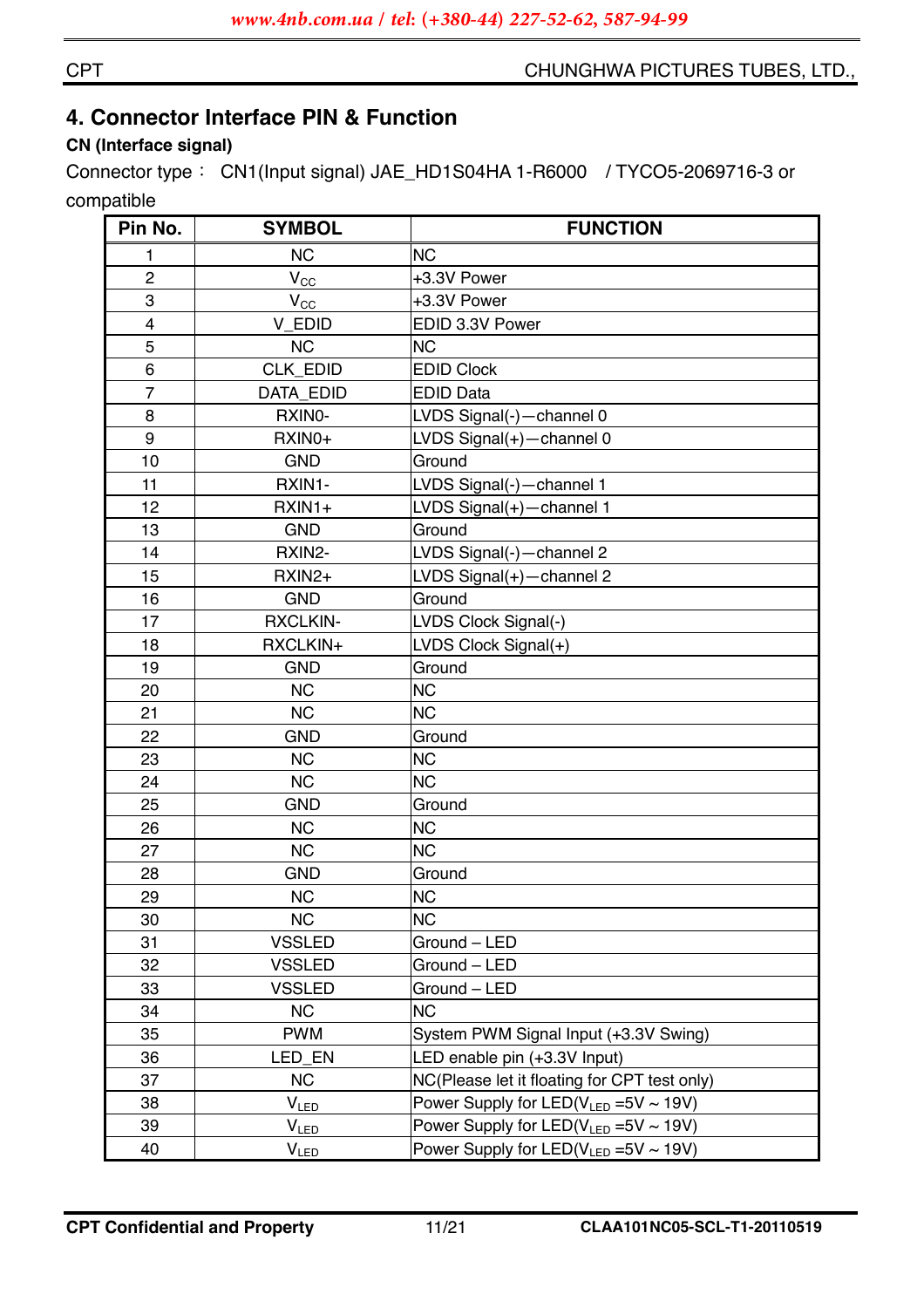#### **CPT**

#### CHUNGHWA PICTURES TUBES, LTD.,

## **5. INTERFACE TIMING CHART**

#### (A) Timing Chart

|                      |             | <b>ITEM</b> |                                     | <b>SYNBOL</b>   | <b>MIN</b> | <b>TYP</b> | <b>MAX</b> | <b>UNIT</b> |
|----------------------|-------------|-------------|-------------------------------------|-----------------|------------|------------|------------|-------------|
|                      |             |             | <b>Frame Rate</b>                   |                 | (60)       | 60         | (60)       | <b>Hz</b>   |
| <b>LCD</b><br>Timing |             | <b>DCLK</b> | Frequency                           | $f_{CLK}$       | 42.59      | 45         | 61.51      | <b>MHz</b>  |
|                      |             |             | Period                              | $t_{CLK}$       | 21.06      | 22.22      | 23.47      | ns          |
|                      | <b>DENA</b> | Vertical    | Horizontal Total time               | $t_H$           | 1160       | 1200       | 1620       | $t_{CLK}$   |
|                      |             |             | Horizontal   Horizontal Active time | $t_{HA}$        |            |            |            |             |
|                      |             |             | Horizontal Blank time               | $t_{HB}$        | 136        | 176        | 578        | $t_{CLK}$   |
|                      |             |             | <b>Vertical Total time</b>          | $t_{\vee}$      | 612        | 625        | 640        | $t_H$       |
|                      |             |             | <b>Vertical Active time</b>         | $t_{VA}$        |            | 600        |            |             |
|                      |             |             | <b>Vertical Blank time</b>          | t <sub>vB</sub> | 12         | 25         | 40         | $t_{H}$     |

[Note]

- \*1) DENA (DATA ENABLE) usually is positive.
- \*2) During the whole blank period, DCLK should keep input.

#### (B) Time Sequence

(a.) Horizontal sequence

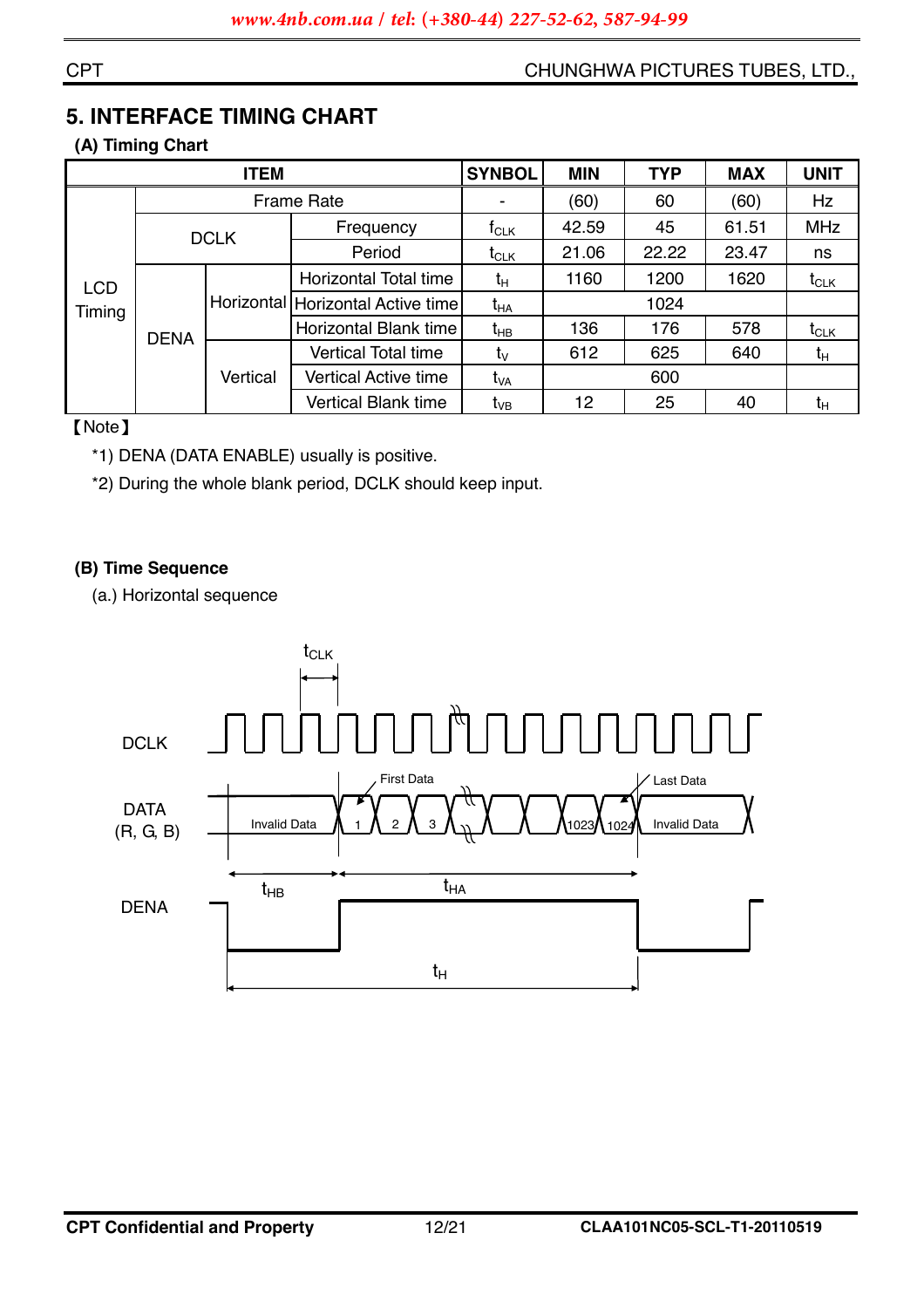



#### **(3) DATA mapping**

|                   |                   | <b>R DATA</b>       |                |                |                |           | <b>G DATA</b>  |                |                |                |                | <b>B DATA</b>  |                |                |             |                |                |                     |                     |
|-------------------|-------------------|---------------------|----------------|----------------|----------------|-----------|----------------|----------------|----------------|----------------|----------------|----------------|----------------|----------------|-------------|----------------|----------------|---------------------|---------------------|
|                   | COLOR INPUT DATA  | R <sub>5</sub>      | R <sub>4</sub> | R <sub>3</sub> | R <sub>2</sub> | R1        | R <sub>0</sub> | G <sub>5</sub> | G <sub>4</sub> | G <sub>3</sub> | G <sub>2</sub> | G <sub>1</sub> | G <sub>0</sub> | B <sub>5</sub> | <b>B4</b>   | B <sub>3</sub> | B <sub>2</sub> | <b>B1</b>           | B <sub>0</sub>      |
|                   |                   | <b>MSB</b>          |                |                |                |           | <b>LSB</b>     | <b>MSB</b>     |                |                |                |                | <b>LSB</b>     | <b>MSB</b>     |             |                |                |                     | LSB                 |
|                   | <b>BLACK</b>      | 0                   | $\mathbf 0$    | 0              | $\pmb{0}$      | 0         | 0              | $\mathbf 0$    | 0              | 0              | 0              | $\mathbf 0$    | $\mathbf 0$    | $\mathbf 0$    | 0           | $\mathbf 0$    | $\pmb{0}$      | 0                   | 0                   |
|                   | RED(255)          | $\mathbf{1}$        | 1              | 1              | 1              | 1         | 1              | 0              | $\Omega$       | $\Omega$       | $\pmb{0}$      | $\Omega$       | $\Omega$       | $\mathbf 0$    | 0           | $\mathbf 0$    | $\overline{0}$ | $\mathbf 0$         | 0                   |
|                   | <b>GREEN(255)</b> | $\mathbf 0$         | 0              | 0              | $\mathbf 0$    | 0         | 0              | 1              | 1              | 1              | 1              | 1              | 1              | 0              | 0           | 0              | $\pmb{0}$      | $\mathbf 0$         | 0                   |
| <b>BASIC</b>      | <b>BLUE(255)</b>  | 0                   | 0              | $\overline{0}$ | 0              | 0         | $\overline{0}$ | 0              | 0              | 0              | $\overline{0}$ | $\mathbf 0$    | 0              | 1              | 1           |                | 1              | $\mathbf{1}$        | $\mathbf{1}$        |
| <b>COLOR</b> CYAN |                   | $\mathbf 0$         | 0              | 0              | 0              | 0         | 0              |                |                | $\mathbf{1}$   | 1              | 1              | 1              | 1              |             |                | 1              | 1                   | 1                   |
|                   | <b>MAGENTA</b>    | $\mathbf{1}$        | 1              | 1              | 1              | 1         | 1              | 0              | 0              | 0              | 0              | 0              | $\mathbf 0$    | 1              | 1           |                | 1              | 1                   | 1                   |
|                   | <b>YELLOW</b>     | $\mathbf{1}$        | 1              | 1              | 1              | 1         | 1              | 1              | 1              | $\mathbf{1}$   | 1              | 1              | 1              | $\pmb{0}$      | 0           | 0              | $\mathbf 0$    | $\pmb{0}$           | $\overline{0}$      |
|                   | <b>WHITE</b>      | $\mathbf{1}$        | 1              | $\mathbf{1}$   | 1              | 1         | 1              | 1              | $\mathbf{1}$   | $\mathbf{1}$   | $\mathbf{1}$   | 1              | $\mathbf{1}$   | 1              | 1           | 1              | $\mathbf{1}$   | 1                   | $\mathbf{1}$        |
|                   | RED(0)            | $\Omega$            | 0              | 0              | 0              | 0         | 0              | 0              | 0              | 0              | 0              | $\Omega$       | $\Omega$       | $\mathbf 0$    | 0           | $\mathbf 0$    | 0              | 0                   | 0                   |
|                   | RED(1)            | $\mathbf 0$         | $\mathbf 0$    | $\mathbf 0$    | $\pmb{0}$      | $\pmb{0}$ | 1              | $\pmb{0}$      | $\mathbf 0$    | $\pmb{0}$      | 0              | $\Omega$       | $\mathbf 0$    | $\pmb{0}$      | $\mathbf 0$ | $\pmb{0}$      | $\pmb{0}$      | $\mathbf 0$         | $\mathsf{O}\xspace$ |
|                   | RED(2)            | $\mathsf{O}\xspace$ | 0              | $\mathbf 0$    | 0              | 1         | 0              | $\mathbf 0$    | $\mathbf 0$    | $\mathbf 0$    | $\pmb{0}$      | $\Omega$       | $\Omega$       | 0              | $\mathbf 0$ | $\pmb{0}$      | $\pmb{0}$      | $\mathsf{O}\xspace$ | $\mathbf 0$         |
| <b>RED</b>        |                   |                     |                |                |                |           |                |                |                |                |                |                |                |                |             |                |                |                     |                     |
|                   |                   |                     |                |                |                |           |                |                |                |                |                |                |                |                |             |                |                |                     |                     |
|                   | <b>RED(254)</b>   | $\overline{1}$      | $\mathbf{1}$   | $\mathbf{1}$   | $\mathbf{1}$   | 1         | $\mathbf 0$    | $\mathbf 0$    | 0              | $\mathbf 0$    | 0              | $\mathbf{0}$   | 0              | 0              | $\mathbf 0$ | $\mathbf 0$    | $\mathbf 0$    | $\mathbf 0$         | 0                   |
|                   | RED(255)          | $\mathbf{1}$        | $\mathbf{1}$   | 1              | 1              | 1         | 1              | 0              | $\Omega$       | $\mathbf 0$    | 0              | $\Omega$       | $\mathbf 0$    | $\mathbf 0$    | $\Omega$    | $\mathbf 0$    | 0              | 0                   | $\mathbf 0$         |
|                   | GREEN(0)          | 0                   | 0              | $\mathbf 0$    | 0              | 0         | 0              | 0              | 0              | 0              | $\pmb{0}$      | $\Omega$       | $\Omega$       | 0              | 0           | 0              | $\pmb{0}$      | 0                   | 0                   |
|                   | GREEN(1)          | $\mathbf 0$         | 0              | $\mathbf 0$    | $\pmb{0}$      | 0         | 0              | 0              | 0              | $\mathbf 0$    | $\pmb{0}$      | $\Omega$       | 1              | 0              | $\mathbf 0$ | 0              | $\pmb{0}$      | $\mathbf 0$         | 0                   |
|                   | GREEN(2)          | $\Omega$            | $\mathbf{0}$   | $\mathbf{0}$   | 0              | 0         | $\mathbf 0$    | $\Omega$       | $\Omega$       | 0              | $\pmb{0}$      | 1              | $\Omega$       | $\Omega$       | $\Omega$    | $\mathbf 0$    | $\mathbf 0$    | $\mathbf 0$         | $\mathbf{0}$        |
| <b>GREEN</b>      |                   |                     |                |                |                |           |                |                |                |                |                |                |                |                |             |                |                |                     |                     |
|                   |                   |                     |                |                |                |           |                |                |                |                |                |                |                |                |             |                |                |                     |                     |
|                   | <b>GREEN(254)</b> | $\mathbf{0}$        | $\mathbf 0$    | $\mathbf 0$    | $\Omega$       | 0         | $\mathbf 0$    | 1              | 1              | $\mathbf{1}$   | $\mathbf{1}$   | $\mathbf{1}$   | 0              | $\mathbf 0$    | 0           | $\mathbf 0$    | 0              | 0                   | 0                   |
|                   | <b>GREEN(255)</b> | 0                   | $\mathbf 0$    | $\mathbf 0$    | 0              | 0         | 0              | 1              | 1              | $\mathbf{1}$   | $\mathbf{1}$   | 1              | $\mathbf{1}$   | 0              | $\Omega$    | $\mathbf 0$    | 0              | 0                   | 0                   |
|                   | BLUE(0)           | 0                   | 0              | 0              | 0              | 0         | 0              | $\Omega$       | 0              | 0              | 0              | 0              | $\Omega$       | 0              | 0           | $\mathbf 0$    | 0              | 0                   | $\Omega$            |
|                   | BLUE(1)           | $\Omega$            | 0              | $\mathbf 0$    | 0              | 0         | 0              | 0              | 0              | $\mathbf 0$    | 0              | $\Omega$       | 0              | $\mathbf 0$    | 0           | 0              | 0              | $\mathbf 0$         | 1.                  |
|                   | BLUE(2)           | $\Omega$            | $\Omega$       | $\mathbf{0}$   | 0              | 0         | 0              | $\Omega$       | $\Omega$       | $\Omega$       | $\Omega$       | $\Omega$       | $\Omega$       | 0              | $\Omega$    | 0              | $\mathbf 0$    | $\mathbf{1}$        | $\mathbf 0$         |
| <b>BLUE</b>       |                   |                     |                |                |                |           |                |                |                |                |                |                |                |                |             |                |                |                     |                     |
|                   |                   |                     |                |                |                |           |                |                |                |                |                |                |                |                |             |                |                |                     |                     |
|                   | <b>BLUE(254)</b>  | 0                   | $\mathbf 0$    | $\mathbf 0$    | $\Omega$       | 0         | $\pmb{0}$      | 0              | 0              | $\mathbf 0$    | 0              | $\Omega$       | $\Omega$       | $\mathbf{1}$   | 1           | 1              | 1              | $\mathbf{1}$        | 0                   |
|                   | <b>BLUE(255)</b>  | $\mathbf 0$         | 0              | $\mathbf 0$    | $\Omega$       | 0         | 0              | 0              | 0              | 0              | 0              | $\Omega$       | 0              | 1              | 1           | $\mathbf 1$    | 1              | 1                   | $\mathbf{1}$        |

### [Note]

1) Gray level: Color(n): n is level order; higher n means brighter level.

2) DATA: 1: high  $\cdot$  0: low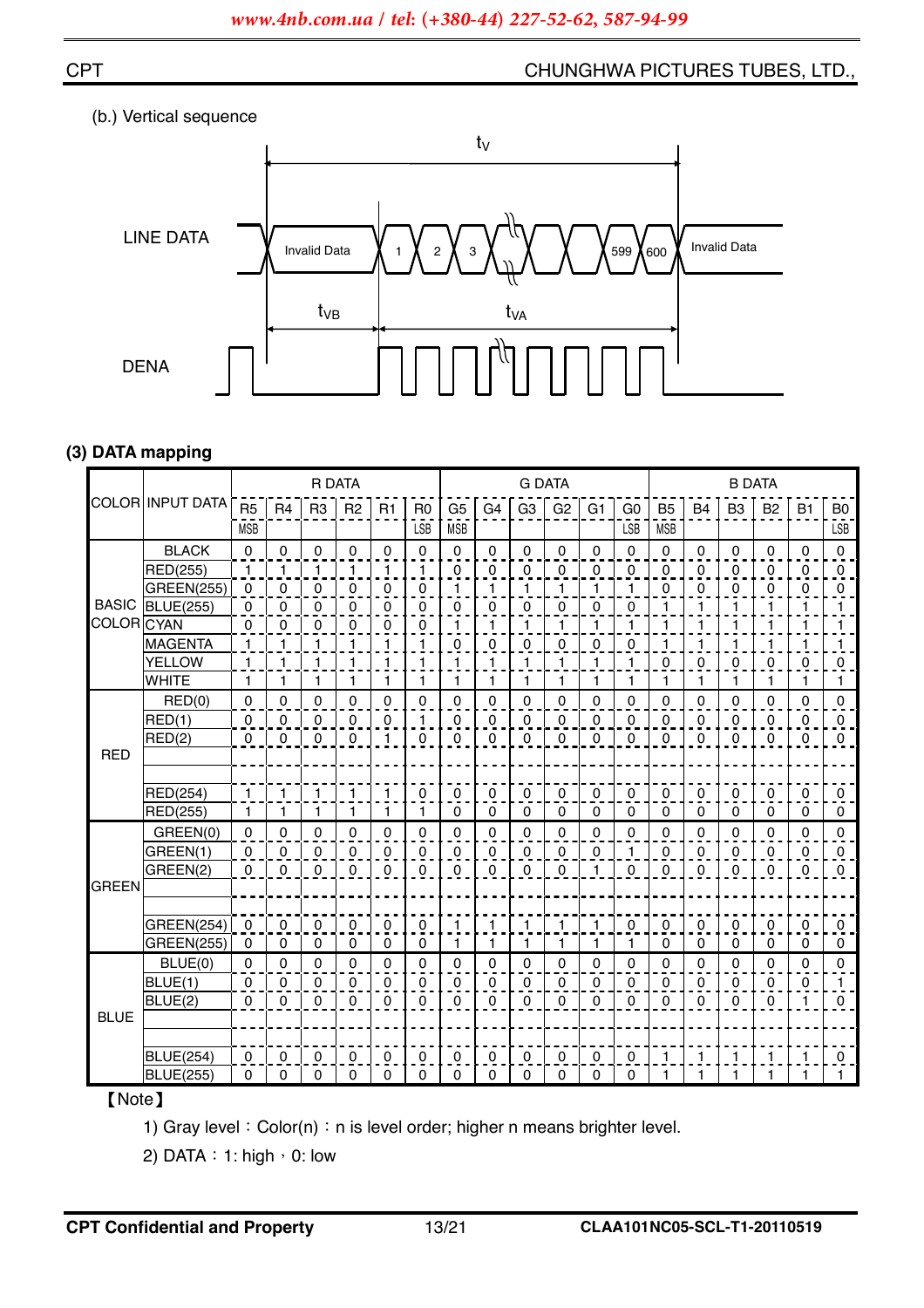#### **CPT**

#### CHUNGHWA PICTURES TUBES, LTD.,

## **6. BLOCK DIAGRAM**

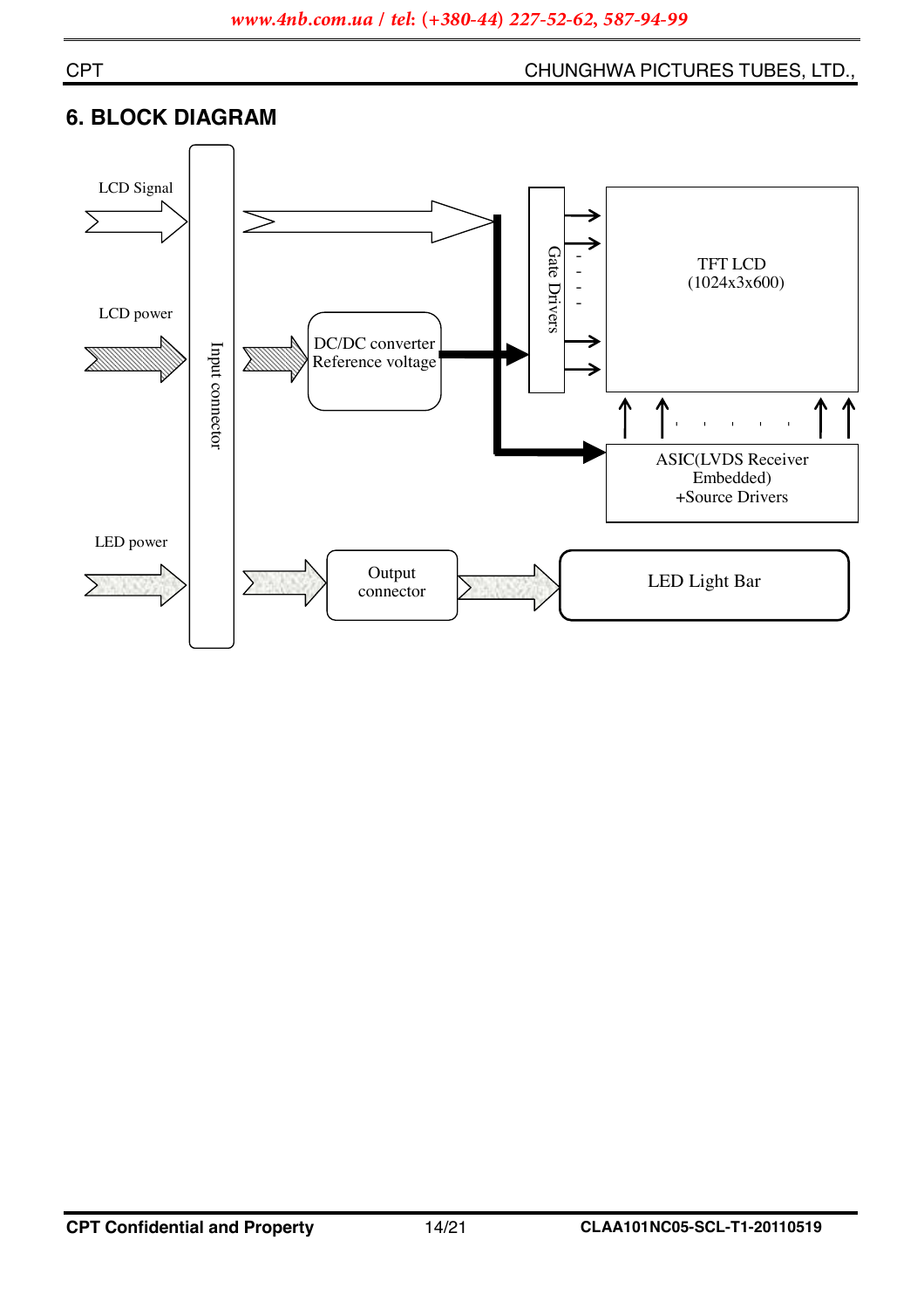## **7. MECHANICAL SPECIFICATION**

#### (1) Front side

The tolerance, not show in the figure, is  $\pm 0.5$  mm.

 $[Unit : mm]$ 



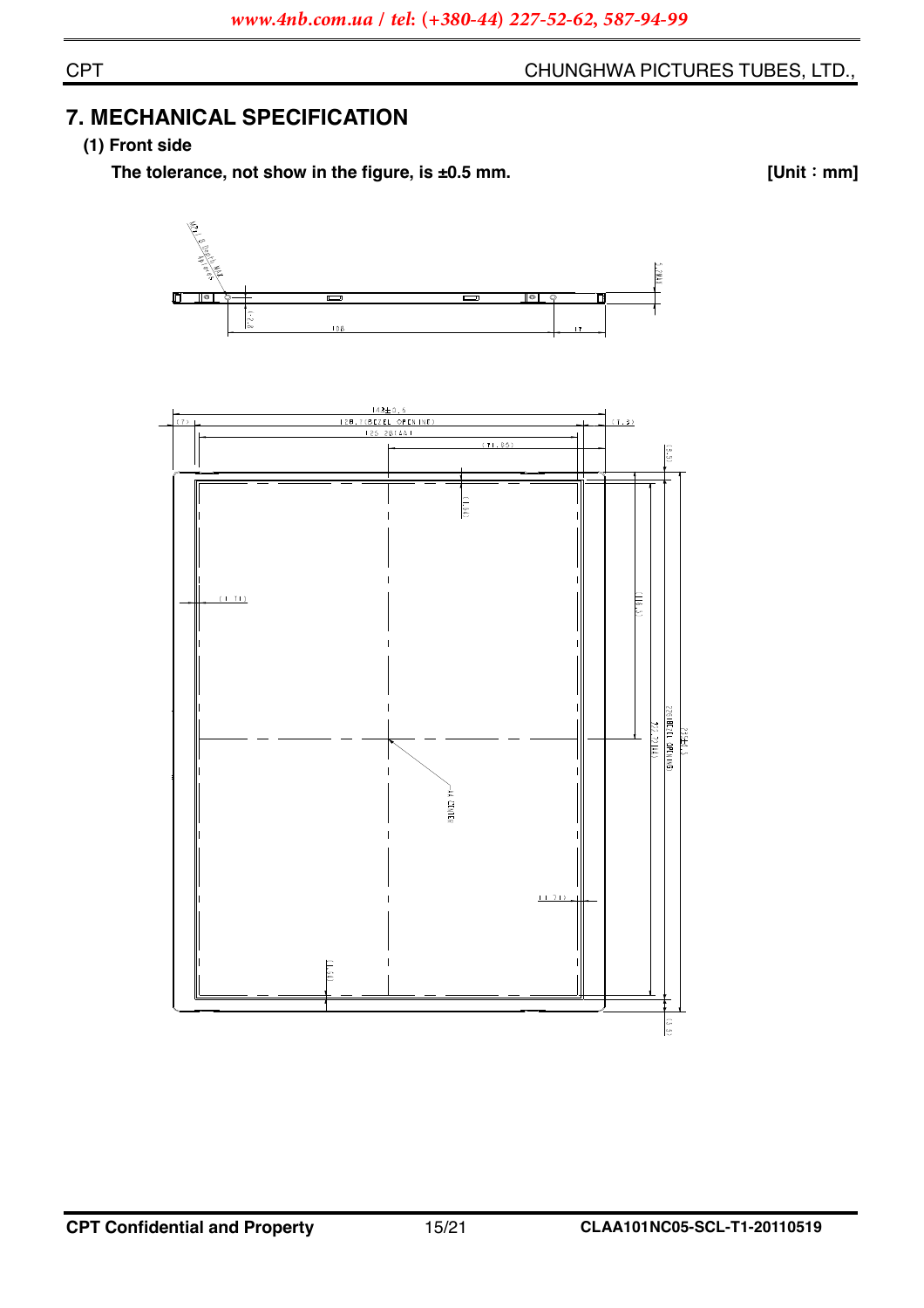#### (2) Rear side

The tolerance, not show in the figure, is ±0.5 mm.

 $[Unit : mm]$ 

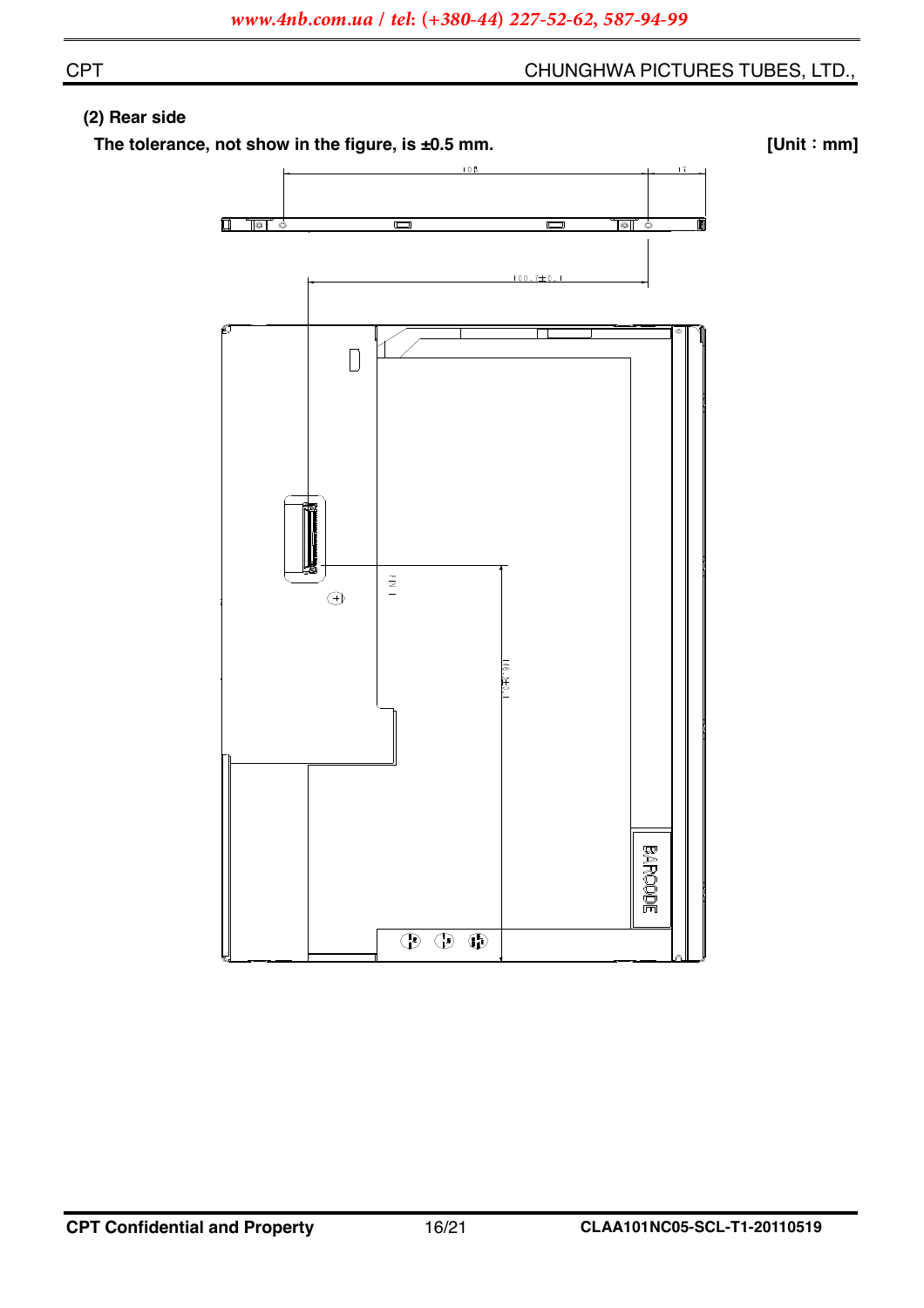## **8. OPTICAL CHARACTERISTICS**

#### Ta=25℃, VDD=3.3V

| <b>ITEM</b>           |              | <b>SYMBOL</b>      | <b>CONDITION</b>            | <b>MIN</b>               | <b>TYP</b> | <b>MAX</b> | <b>UNIT</b>     | <b>NOTE</b> |
|-----------------------|--------------|--------------------|-----------------------------|--------------------------|------------|------------|-----------------|-------------|
| <b>Contrast Ratio</b> |              | <b>CR</b>          | $\theta = \psi = 0^{\circ}$ | 400                      | 500        |            |                 | *1) 2)      |
| Luminance (5P)        |              | L                  | $\theta = \psi = 0^{\circ}$ | 180                      | 200        |            | $\text{cd/m}^2$ | *1 $(3)$    |
| Uniformity(5P)        |              | $\Delta\mathsf{L}$ | $\theta = \psi = 0^{\circ}$ | 80                       |            |            | $\%$            | $*1)$ 3)    |
| <b>Response Time</b>  |              | Tr<br><b>Tf</b>    | $\theta = \psi = 0^{\circ}$ | $\overline{\phantom{a}}$ | (20)       |            | ms              | $*5)$       |
| <b>Cross Talk</b>     |              | <b>CT</b>          | $\theta = \psi = 0^{\circ}$ | $\blacksquare$           |            | 1          | $\%$            | $*6)$       |
|                       | Horizontal   | Ψ                  | $CR \ge 10$                 | $40/-40$                 |            | ۰          | $\circ$         | $*4)$       |
| <b>View Angle</b>     | Vertical     | $\theta$           |                             | $15/-30$                 |            | -          | $\circ$         | $*4)$       |
|                       | W            | $\pmb{\mathsf{X}}$ |                             | 0.283                    | 0.313      | 0.343      |                 |             |
|                       |              | У                  |                             | 0.299                    | 0.329      | 0.359      |                 |             |
|                       | $\mathsf{R}$ | $\pmb{\chi}$       |                             | <b>TBD</b>               | <b>TBD</b> | <b>TBD</b> |                 |             |
| Color                 |              | У                  |                             | <b>TBD</b>               | <b>TBD</b> | <b>TBD</b> |                 | $*3)$       |
| Coordinate            | G            | $\pmb{\mathsf{x}}$ | $\theta = \psi = 0^{\circ}$ | TBD                      | <b>TBD</b> | TBD        |                 |             |
|                       |              | у                  |                             | <b>TBD</b>               | TBD        | <b>TBD</b> |                 |             |
|                       | B            | $\mathsf{x}$       |                             | TBD                      | <b>TBD</b> | <b>TBD</b> |                 |             |
|                       |              | У                  |                             | <b>TBD</b>               | TBD        | TBD        |                 |             |
|                       | Gamut        |                    | $\theta = \psi = 0^{\circ}$ | (42)                     | 45         |            | $\%$            |             |
| Gamma                 |              | γ                  | GL                          | 2.0                      | 2.2        | 2.4        |                 | $*7)$       |

Color coordinate and color gamut are measured by SRUL1R, response time is measured by TRD-100, and all the other items are measured by BM-5A (TOPCON). All these items are measured under the dark room condition (no ambient light).

Measurement Condition: IL= 20mA (each LED)

#### Definition of these measurement items is as follows:

#### \*1) Setup of Measurement Equipment

The LCD module should be turn-on to a stable luminance level to be reached. The measurement should be executed after lighting Backlight for 20 minutes and in a dark room.

**CPT**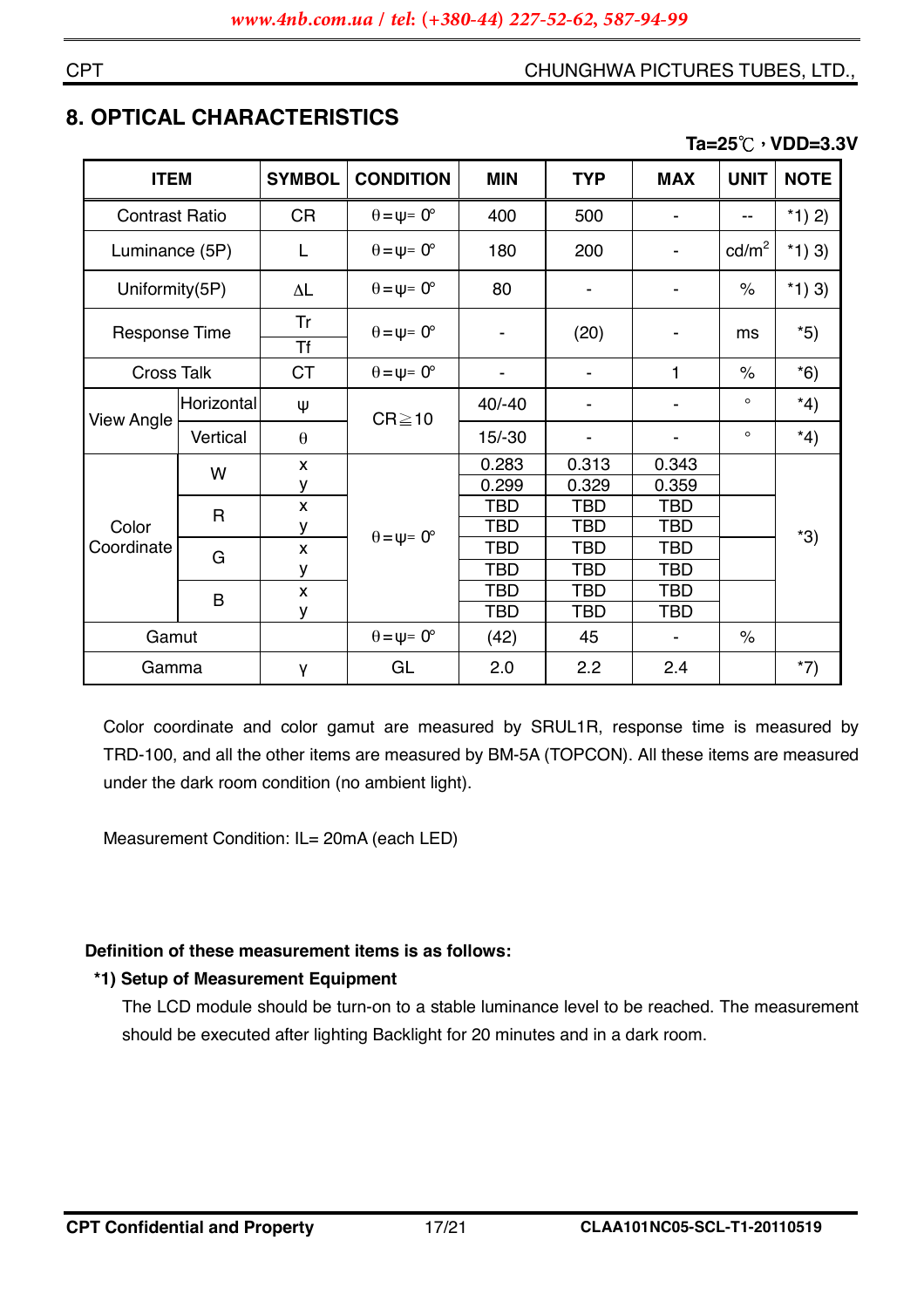**CPT** 

#### CHUNGHWA PICTURES TUBES, LTD.,

#### \*2) Definition of Contrast Ratio

CR=ON (White) Luminance/OFF (Black) Luminance



#### \*3) Definition of Luminance and Luminance uniformity

- Central luminance: The white luminance is measured at the center position "5" on the screen, see Fig.1 below.
- 5P Luminance (AVG): The white luminance is measured at measuring points  $5 \cdot 10 \cdot 11 \cdot 12 \cdot 13$ . see Fig.1 below.
- 5P Uniformity:  $\Delta L = (Lmin / Lmax) \times 100\%$
- 13P Uniformity:  $\Delta L = (Lmin / Lmax) \times 100\%$



Fig.1 Measure point (Active area)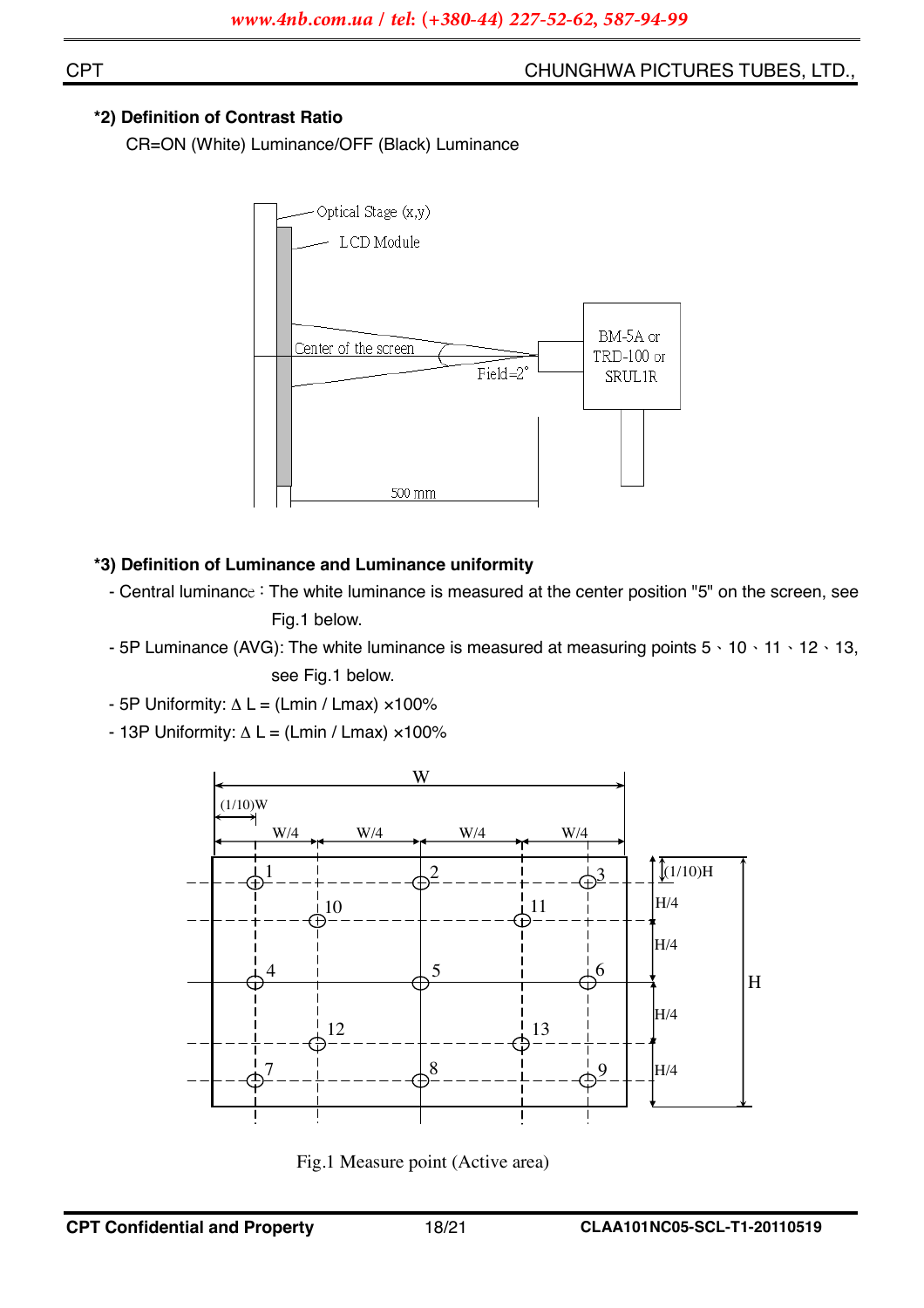#### <sup>\*</sup>4) Definition of view angle(θ, ψ)



#### \*5) Definition of response time



#### \*6) Crosstalk Modulation Ratio

 $CT = |Y_B-Y_A| / Y_{Ax} \times 100\%$ 

 $Y_A \cdot Y_B$  measure position and definition

Y<sub>A</sub> means luminance at gray level 31 (exclude gray level 0 pattern)

Y<sub>B</sub> means luminance at gray level 31 (include gray level 0 pattern)

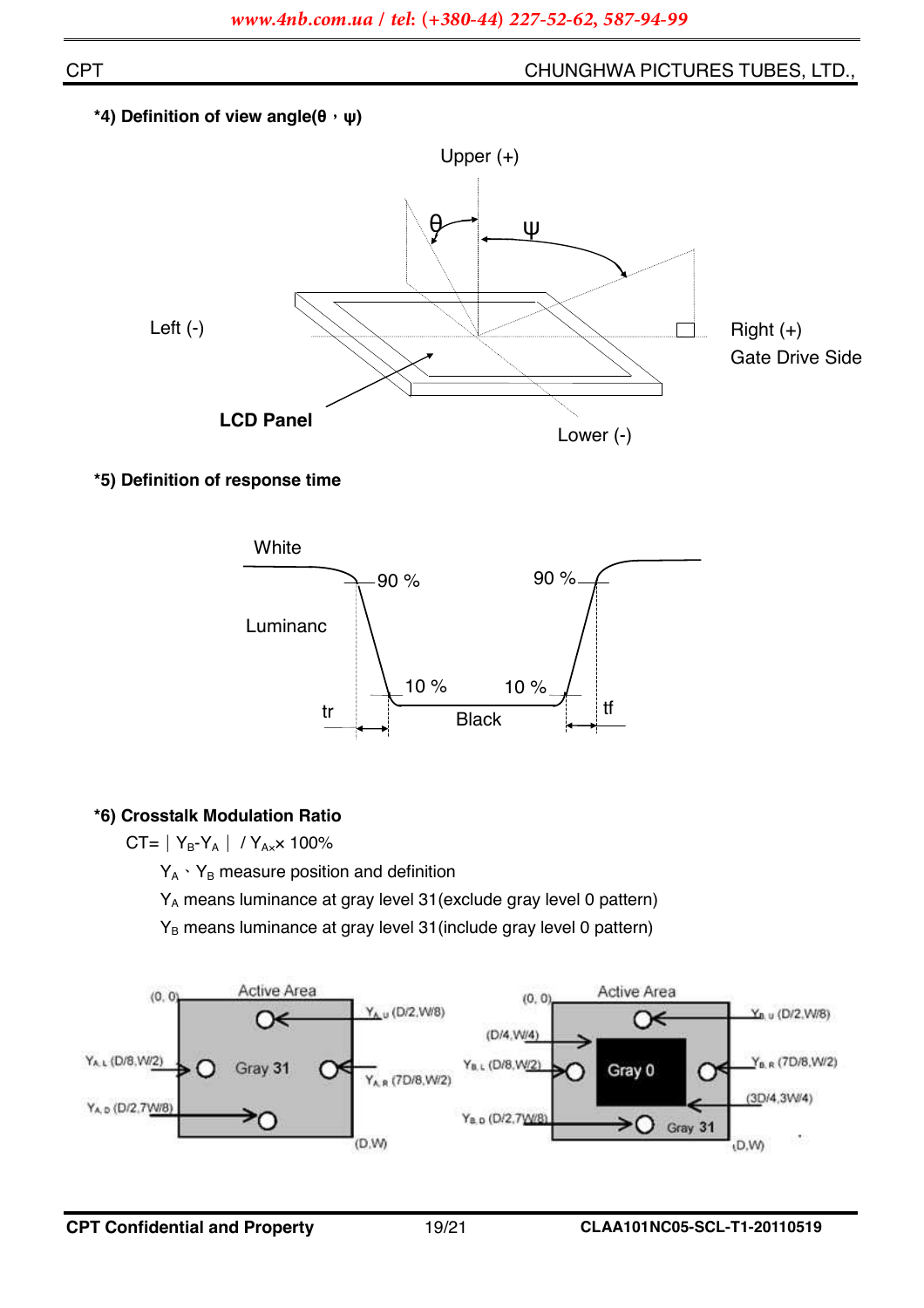#### \*7) Definition of Gamma (VESA)

Based on Customer Sample, take the average value as a standard center value and the variation range of gamma value caused by loop voltage error should be between +/- 0.2. the bellow figure shows how to obtain the gamma curve and  $\gamma$  (from gray level:  $0 \cdot 4 \cdot 8$ -----60  $\cdot$  63).



**CPT**